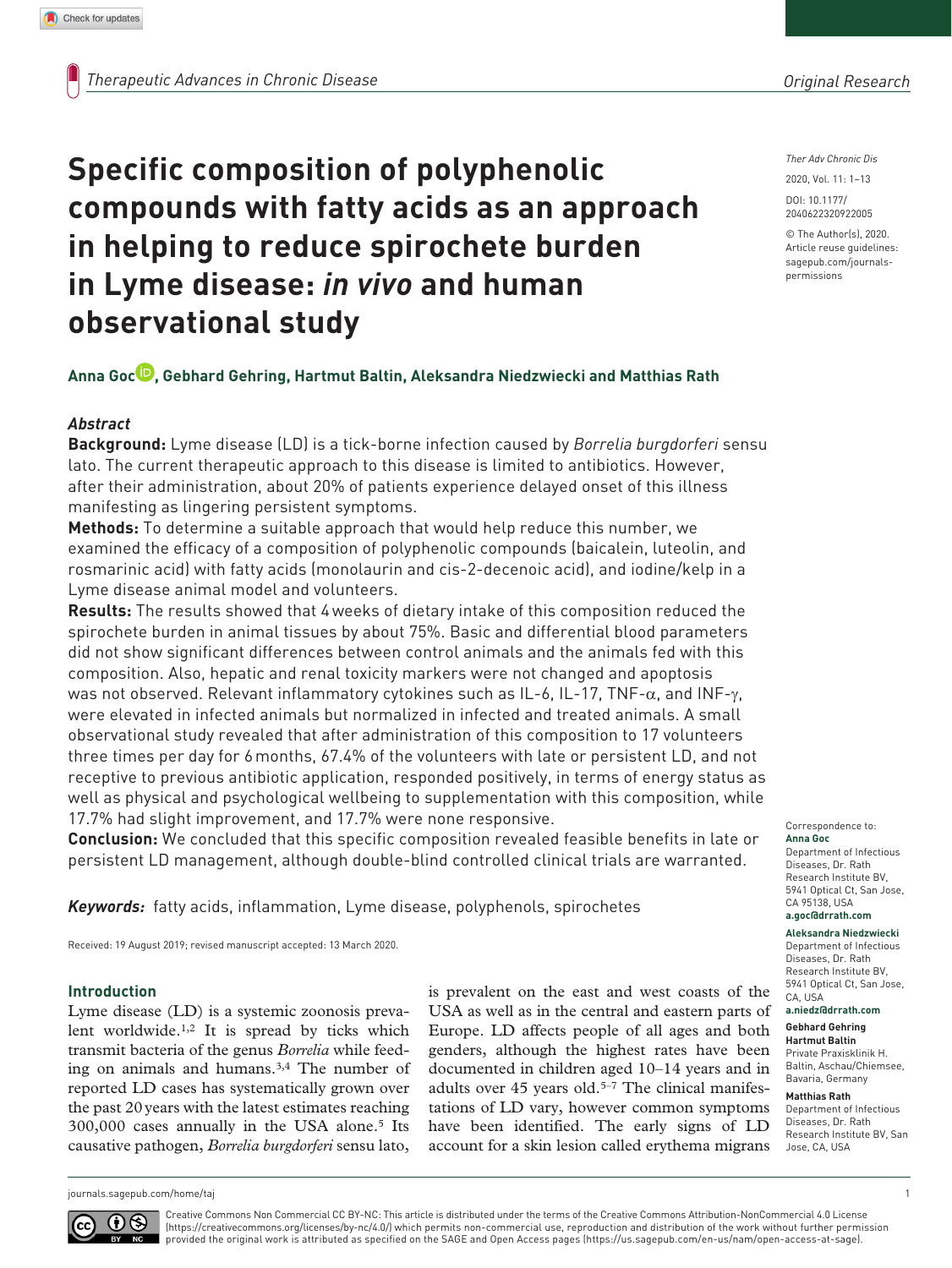(EM) and/or flu-like symptoms, whereas the systemic symptoms include arthritis, neurologic problems, and cardiac abnormalities which can appear approximately 4–6weeks after a tick's bite. Persistent fatigue and aches/pain may develop in about 20% of those individuals who followed the recommended antibiotic treatment and can last beyond 6months. This phenomenon has been described as PTLDS (post-treatment Lyme disease syndrome).<sup>5,8-10</sup>

Several US Food and Drug Administration (FDA)-approved antibiotics are used as primary therapeutics in patients with LD. The first choice for early stages of LD is usually a 2–4-week administration of doxycycline for adults and amoxicillin for children. For late-stage LD, ceftriaxone or cefotaxime are recommended for about the same treatment period. Although some clinical trials have brought contradictory results, it is generally agreed that prolonged antibiotic treatment is not recommended for patients with PTLDS.<sup>5,11,12</sup>

The efficacy of naturally occurring and biologically active substances as anti-borreliae agents is still not well explored, although the number of research investigations with such agents has been growing.13–16 Our previous *in vitro* study showed that a specific combination of polyphenols with fatty acids and iodine has significant bactericidal effect against two species of *Borrelia* that have been recognized as a pathogenic factor of LD in the USA and Europe. Moreover, this defined composition of phytochemicals worked synergistically and was shown to affect the membrane but not the DNA of the bacteria, demonstrating significant anti-oxidative and antiinflammatory properties at the same time.<sup>17</sup>

In this study, we report the efficacy of this specific composition of plant-derived compounds against *Borrelia burgdorferi* in an animal model of LD and volunteer patients with a late or persistent form of LD. We attempt here to provide a more comprehensive evaluation of this composition as a potential alternative or perhaps adjunct approach to LD, which needs to be further validated by large double-blind controlled clinical trials.

# **Materials and methods**

Compounds such as baicalein, luteolin, rosmarinic acid, and cis-2-decenoic acid (10-HAD), with a purity between 90% and 95% according to the manufacturer, were obtained from Baoji GuoKang Bio-Technology Co. Ltd (Baoji City, China). Organic kelp with standardized iodine content (i.e. 150µg/ml as 100% of recommended daily allowance, and 60minerals, vitamins, protein, fats, carbohydras, and dietary fibers as approximately 25% of daily values) was purchased from Thorvin Inc. (New Castle, VA, USA), and monolaurin as a pure sn-1 monolaurin (glycerol monolaurate) was from Purem Biological (Xi'an, China). Additional purity analysis of compounds to potentially exclude the presence of antibiotics all of which were purchased from Cayman Chemical (Ann Arbor, MI, USA), such as doxycycline and amoxicillin and the antiinflammatory drug methotrexate used in LD treatment<sup>1,9</sup> was performed at the mass spectroscopy laboratory of Oregon State University and analyzed at the mass spectroscopy laboratory of Stanford University (Supplementary Figures 1Sa– c and Figures 2Sa–d).

# *Test microorganisms*

A clonal derivative of *Borrelia burgdorferi* B31 strain, MSK5, containing all plasmids, was used in this study.18 It was cultured in commonly used conditions, that is, Barbour-Stoenner-Kelly H (BSK-H) medium supplemented with 6% rabbit serum (Sigma, St. Louis, MO, USA) without antibiotics at 33 $^{\circ}$ C with 5% CO<sub>2</sub>, in sterile screwcap 15ml polystyrene test tubes.

# *Test diet*

Standard rodent diet was purchased from LabDiet Inc. (St. Louis, MO, USA). The test diet was prepared by LabDiet Inc. and was composed of standard diet enriched with baicalein (650 mg/kg diet), luteolin (300mg/kg diet), rosmarinic acid (500mg/kg diet), monolaurin (500 mg/kg diet), 10-HAD (500mg/kg diet), and iodine 1 mg/kg diet.

# *Animal study*

A total of 32 C3H/HeN inbred female mice weighing approximately 20g were obtained from Charles River Laboratories (Wilmington, MA, USA). The 4-week-old mice were housed at the animal facility located at the Dr. Rath Research Institute at an ambient temperature of 21°C. Food and water were provided *ad libitum* during a light and dark cycle of 12h. Experimental animal protocol No. 01/B052014 was reviewed by and approved in 2014 by the Animal Care and Use Committee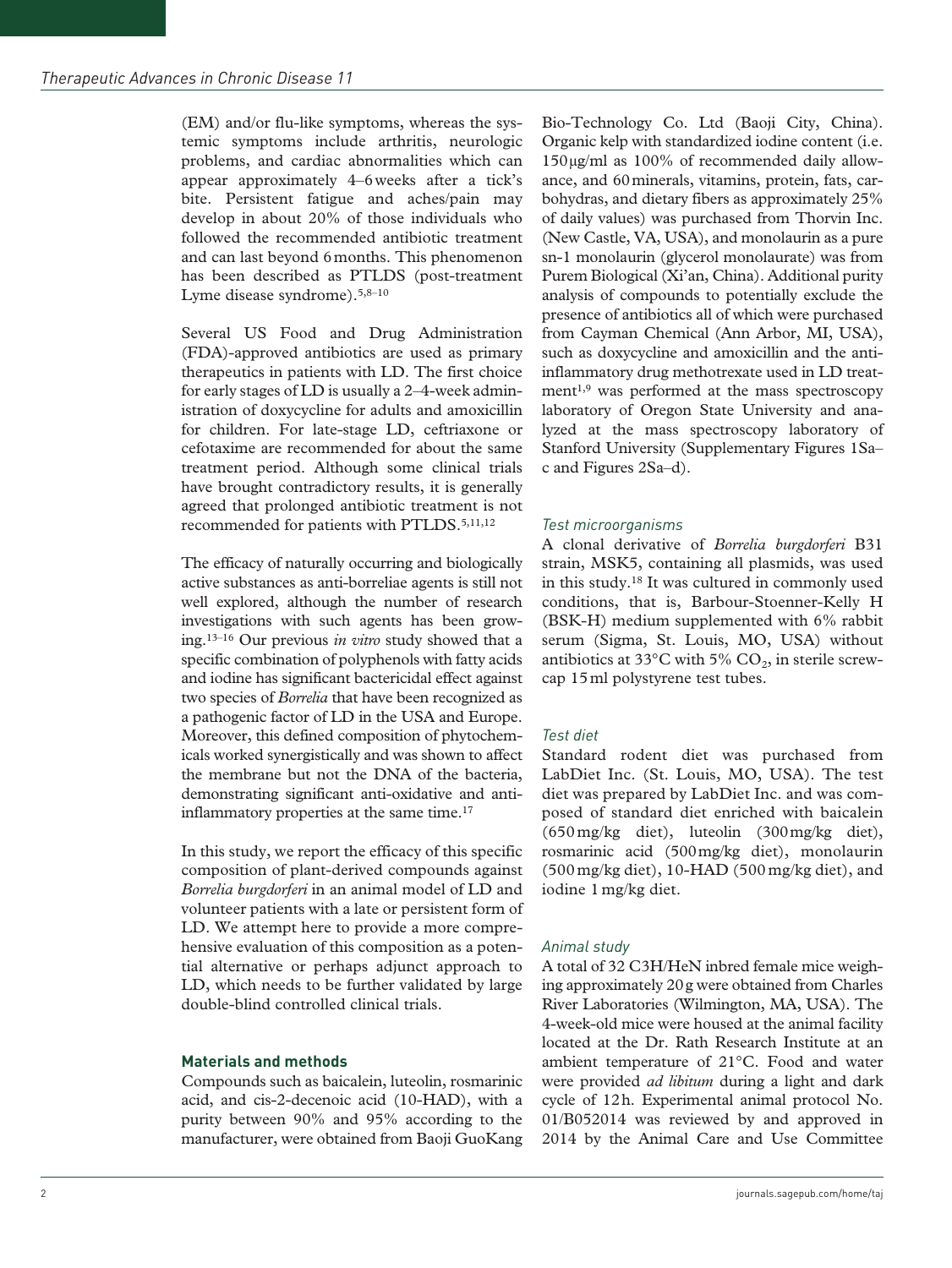at the Dr. Rath Research Institute. Mice were randomly divided into four experimental groups (eight animals per group): WT (not infected animals fed with the standard diet), LD (infected animals fed with the standard diet),  $WT+T$  (not infected animals fed with the test diet), and  $LD+T$  (infected animals fed with the test diet). Low passage of virulent *Borrelia burgdorferi*, grown at 33°C in a BSK-H medium until reaching a concentration of approximately  $1 \times 10^7$  spirochetes/ml, were inoculated intradermally (104 spirochetes/mouse) into animals from two experimental groups, LD and  $LD+T$ , as previously reported.<sup>19</sup> Mice from groups  $WT$  and  $WT + T$  received mock injections of  $1 \times$ phosphate buffered saline (PBS). After 3weeks, mice from the  $WT+T$  and  $LD+T$ groups were transferred from the standard diet to the test diet and fed for a subsequent 4weeks. The rest of the animals were kept on the standard diet. At the end of the study all animals were sacrificed and the tissue samples, including blood, were collected for further testing. Control animals were mice fed with the standard diet and not infected (WT) as well as mice fed with the standard diet and infected with *Borrelia burgdorferi* (LD). Blood was aseptically obtained from all experimental mice by an intracardiac puncture using a 1-ml tuberculin syringe with a 27-G needle and separated into two samples. One sample of the collected blood was used for basic and differential hematology, and the second sample was used to prepare serum for biochemical analysis. Tissue samples from the ears, heart base, tibiotarsal joints, liver, kidneys, and spleen were collected, immediately snap-frozen in liquid nitrogen, and subjected to quantitative polymerase chain reaction (qPCR Bio-Rad, Hercules, CA, USA) analysis and/or immunohistochemistry. In addition, blood and tissue cultures (from the ear, heart base, spleen, and joints) were processed and scored for spirochetal growth in BSK-H medium after 3–5weeks as previously described.19

#### *Quantitative analysis of* Borrelia burgdorferi *DNA*

To confirm the presence of infection and quantify spirochete tissue burdens, all samples were analyzed by qPCR as previously reported.18,19 Briefly, whole genomic DNA was extracted from tissue samples (ears, heart base, spleen, and tibiotarsal joints) using DNeasy Blood and Tissue kit (Qiagen, Valencia, CA, USA) according to the manufacturer's instructions. Before DNA extraction, all

tissue samples were snap-frozen in liquid nitrogen, weighed, and homogenized using a QIA shredder kit (Qiagen). Optimized primer sets of *Borrelia burgdorferi* flagellin (*flaB, bb0147*) gene (F-5' TCTTTTCTCTGGTGAGGGAGCT; R-5' TCC TTCCTGTTGAACACCCTCT) and murine βactin (ACTB) (F-5' CAAGTCATCACTATTGG CAACGA; R-5' CCAAGAAGGAAGGCTGGAA AA) gene from published sequences were used.<sup>19</sup> All qPCR reagents were purchased from Qiagen. DNA templates [i.e. 1×105/µl *B. burgdorferi* equivalents from American Type Culture Collection (ATCC) (Manassas, VA, USA) and mouse from Promega (Madison, WI, USA) served as known amounts of spirochetal and mouse genomic DNA], were included in each qPCR experiment, and used to compile the standard curves, and to determine the total number of spirochetes (*flaB* copy number) in collected mouse tissue samples. Also, a notemplate reaction control was included. QuantiTect SYBR Green PCR Kit (Qiagen) was utilized to determine the borrelial *flaB* target gene, expressed as per 1mg of tissue weight. It contained QuantiTect SYBR Green PCR Buffer, pH=8.7, as the source of  $2.5 \text{mM} \text{ Mg}^{2+}$ , deoxynucleotides and HotStarTaq DNA polymerase, in addition to each primer used at a concentration of  $0.3 \mu M$  in a 50μl qPCR mixture. The qPCR cycler conditions (BioRad CFX96) were programmed according to manufacturer's recommendations and were as follows: an activation step at 95°C for 15min, 40 cycles of: denaturation at 94°C for 15s, annealing at 59°C for 30s, and extension at 72°C for 30s. To verify the specificity and identity of the qPCR product, melting curve analyses were performed. Additional validation was conducted by subjecting

the tissue samples to an independent qPCR analysis performed by a certified laboratory (IDEXX BioResearch, Sacramento, CA, USA). Each sample was analyzed in triplicate.

# *Blood hematology*

Blood samples obtained from all experimental mice were submitted to a certified analytical laboratory (IDEXX BioResearch) where the basic (RBC, Red Blood Cells; WBC, White Blood Cells; HGB, Hemoglobin; HCT, Hematocrit; MCV, Mean Corpuscular Volume; MCH, Mean Corpuscular Hemoglobin; and MCHC, Mean Corpuscular Hemoglobin Concentration) and differential (neutrophils, monocytes, lymphocytes, and platelets counts/levels) hematologic analysis was performed and supported by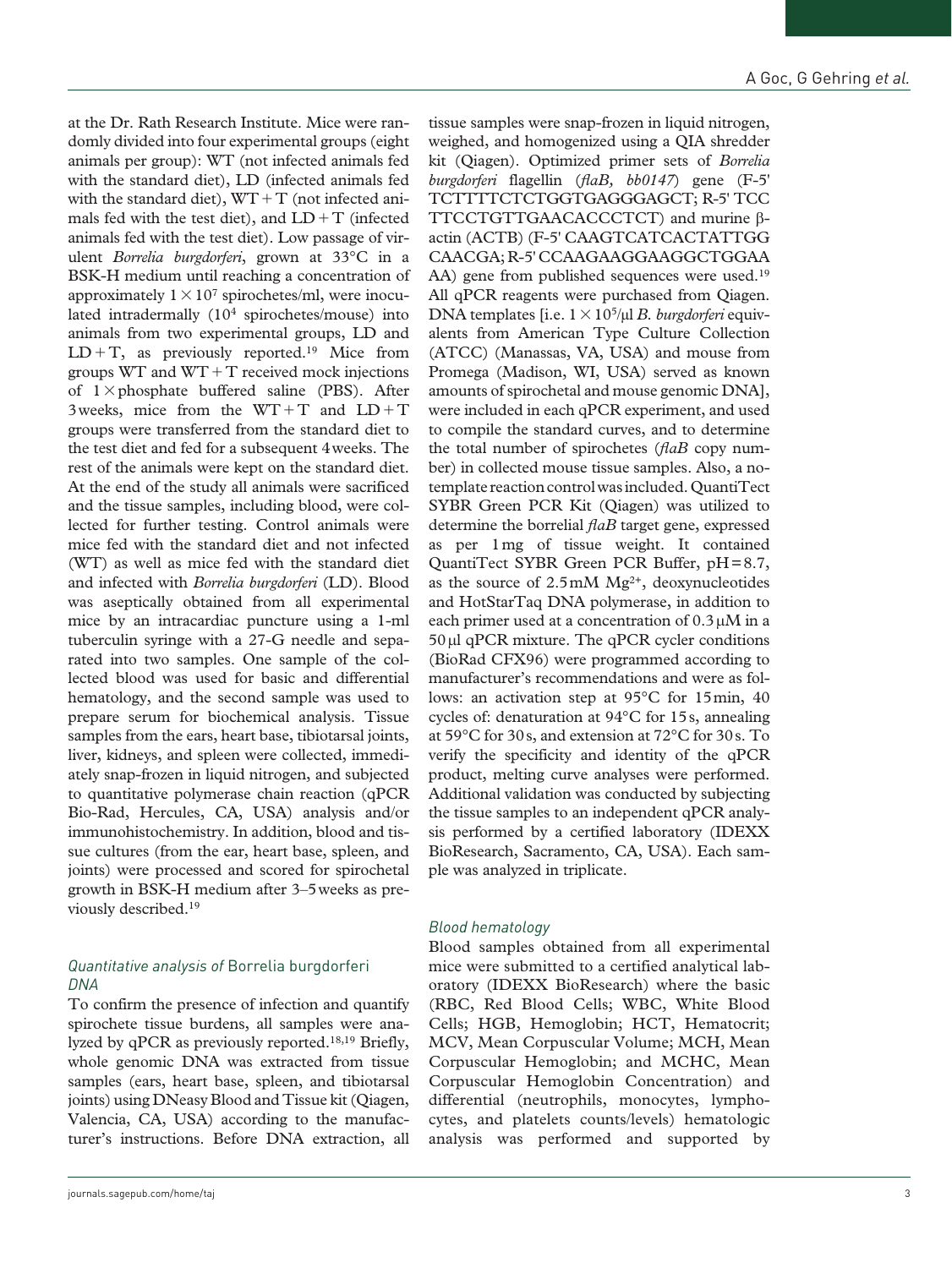pathological evaluation. Each sample was analyzed in triplicate.

# *Biochemical analysis*

Sera from all experimental animals were analyzed by a certified analytical laboratory (IDEXX BioResearch) for alkaline phosphatase (ALP), alanine aminotransferase (ALT), aspartate aminotransferase (AST), gamma-glutamyl transferase (GGT), creatinine, cholesterol, glucose, blood urea nitrogen (BUN), bilirubin, haptoglobin, and kidney injury molecule-1 (KIM-1) levels. KIM-1, a 30 KDa, type 1 membrane protein, has been considered as a potential biomarker for renal injury since it is highly upregulated in the proximal tubule of the injured kidney, but exists in very low levels in normal uninjured kidneys.<sup>20</sup> In addition, 50µl serum from each mouse was subjected to pro-inflammatory cytokines and chemokines analysis using the Analyte Profiler ELISArray assay kit (SA Biosciences, Germantown, MD, USA) according to the manufacturer's protocol. Each sample was analyzed in triplicate.

## *Immunohistochemistry*

Samples from kidney, liver, and joints, collected at the end of the experiment, were fixed in 10% neutral-buffered formalin for 24–48h and subjected to immunohistochemistry evaluation performed by an independent certified laboratory (HistoTox Labs, Boulder, CO, USA). The 5µm sections, placed on glass slides, were stained with hematoxylin and eosin, anti-F4/80 (macrophage marker), and anti-ACS3 (activated caspase-3, apoptotic marker) antibodies. Caspase-3 is activated by the upstream caspase-8 and caspase-9, serving as a convergence point for intrinsic and extrinsic apoptotic signaling pathways. Thus activation of the caspase-3 pathway is a hallmark of apoptosis and can be used in cellular assays to quantify activators and inhibitors of the 'death cascade'.21

F4/80, also known as EGF-like module-containing mucin-like hormone receptor-like 1 (Epidermal Growth Factor-like module-containing mucinlike hormone receptor-like 1) is a member of the adhesion G-protein coupled receptor (GPCR) family. F4/80 antigen is a mature mouse cell surface glycoprotein expressed at high levels on various macrophages including: Kupffer cells, splenic red pulp macrophages, microglia, gut lamina propria, and Langerhans cells in the skin. F4/80 antigen is also expressed on the macrophages of the connective tissue, heart, kidney, and reproductive and neuroendocrine systems, thus it is a well-known and widely used marker of murine macrophage populations.22 Sections were cryptically coded and an additional unbiased histopathological examination was performed by an onsite board-certified pathologist.

# *Human observational study*

Between 2014 and 2015, eligible adult patients  $(n=17)$  were recruited through referrals from physicians in Germany where the study was conducted at the Private Praxisklinik H. Baltin, Bavaria, Germany. The study followed the protocol adhering to the regulations of the 1975 Declaration of Helsinki and was approved by the institutional Ethics Committee (No. DRRI/2014) at the participating center (Private Praxisklinik H. Baltin, Bavaria, Germany), and supported by written informed consent from each patient. Patients were classified as eligible for the study if they were at least 18years old, with a history of acute LD acquired in Germany, and with at least one of the following: a history of single or multiple EM, neurologic symptoms attributed to LD, or Lyme arthritis. Additional medical documentation proving that the patients currently suffered from late or chronic LD (manifesting in the form of fatigue, musculoskeletal pain, arthritis, cardiac arrhythmia, neuropathies, cognitive dysfunction/ paralysis) and that they previously had undergone treatments with a recommended antibiotic regimen was mandatory.5,23 At the time of enrollment, all patients had the following symptoms that interfered with their regular functioning and ability to work: widespread musculoskeletal pain and/or cognitive impairment with accompanying profound fatigue. The chronic symptoms had to have begun within 6months after the initial application of the recommended antibiotic regimen and had to have persisted beyond 6months.<sup>23</sup> Patients received the test composition in the form of capsules containing baicalein 250mg/day, luteolin 75mg/day, rosmarinic acid 100mg/day, monolaurin 250mg/day, 10-HAD 100mg/day, and iodine 0.15mg/day (in the form of kelp), three times per day for 6months. During the oral treatment phase, compliance and safety were monitored through monthly patient visits at the doctor's clinic. Clinical and laboratory evaluations were performed on day 90 and day 180 and included a complete medical history, a detailed physical examination,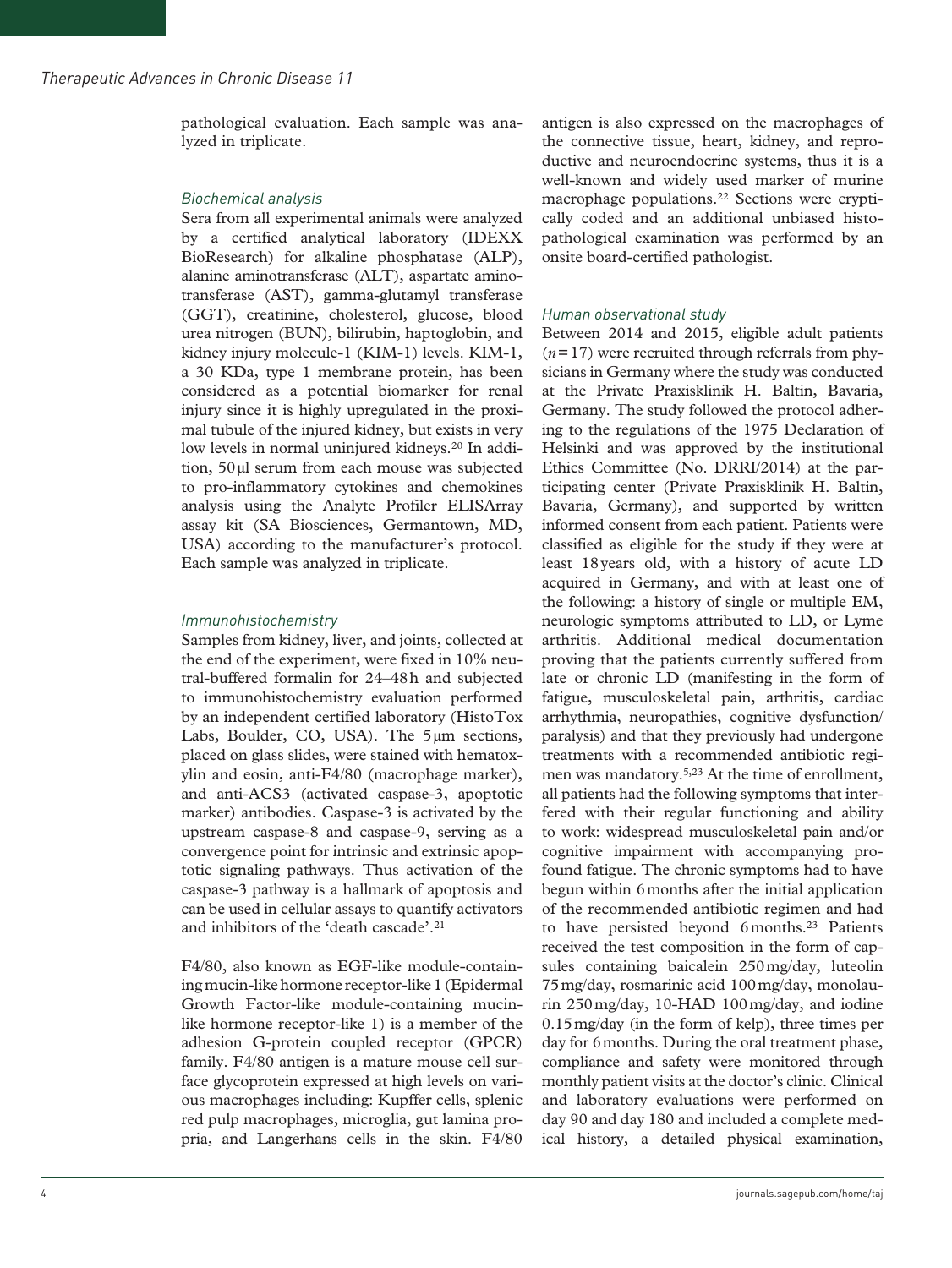| <b>Parameters</b>                                                     | <b>WT</b><br>$(n=8)$ | LD<br>$(n=8)$   | $WT + T$<br>$(n=8)$ | $LD + T$<br>$(n=8)$ |
|-----------------------------------------------------------------------|----------------------|-----------------|---------------------|---------------------|
| RBC $\left[\times 10^{6} \middle/ \text{mm}^{3} \pm \text{SD}\right]$ | $8.11 \pm 2.2$       | $7.48 \pm 2.6$  | $8.56 \pm 2.8$      | $8.78 \pm 2.5$      |
| WBC $\left[\times 10^3\text{/mm}^3 \pm \text{SD}\right]$              | $6.3 \pm 1.9$        | $6.8 \pm 2.3$   | $6.1 \pm 2.4$       | $6.4 \pm 2.2$       |
| HGB $(q/L \pm SD)$                                                    | $142 \pm 23$         | $146 \pm 27$    | $147 \pm 35$        | $134 \pm 39$        |
| HTC $(%$ $(* \pm SD)$                                                 | $41.4 \pm 6.5$       | $43.2 \pm 5.6$  | $41.8 \pm 5.8$      | $41.9 \pm 7.6$      |
| MCV $(fL \pm SD)$                                                     | $49.3 \pm 7.5$       | $49.3 \pm 5.9$  | $46.0 \pm 6.7$      | $49.4 \pm 6.9$      |
| MCH $(pg \pm SD)$                                                     | $14.8 \pm 5.9$       | $13.4 \pm 7.1$  | $14.9 \pm 5.8$      | $14.6 \pm 5.6$      |
| MCHC $\text{mmol/L} \pm \text{SD}$                                    | $18.9 \pm 4.2$       | $18.9 \pm 4.2$  | $20.6 \pm 4.3$      | $20.0 \pm 4.7$      |
| Neutrophils $(% \mathbb{R} )$ $\leq$ SD)                              | $25.8 \pm 6.8$       | $29.6 \pm 7.5$  | $24.4 \pm 6.7$      | $24.5 \pm 7.9$      |
| Monocytes $% \pm SD$                                                  | $1.9 \pm 0.6$        | $4.1 \pm 0.5^*$ | $1.6 \pm 0.2$       | $2.7 \pm 0.3$       |
| Lymphocytes $(% \mathbb{R} )$ $\leq$ SD)                              | $66.3 \pm 8.6$       | $84.9 \pm 7.5$  | $74.7 \pm 9.1$      | $75.8 \pm 8.2$      |
| Platelets                                                             | Adequate             | Adequate        | Adequate            | Adequate            |

**Table 1.** Summary of mice physiological parameters after 4weeks of treatment.

\**p* < 0.01; HGB, hemoglobin; HTC, hematocrit; LD, mice infected with *Borrelia burgdorferi* (intradermal injection with 104 spirochetes/mouse); LD+T, mice infected with *Borrelia burgdorferi* (intradermal injection with 104 spirochetes/mouse) and fed with plant-based diet for 4weeks; MCH, mean corpuscular hemoglobin; MCHC, mean corpuscular hemoglobin concentration; MCV, mean corpuscular volume, RBC, red blood cells; SD, standard deviation; WBC, white blood cells; WT; control mice;  $WT + T$ , control mice fed with plant-based diet for 4 weeks.

neuropsychological testing, and sampling of peripheral blood, if deemed necessary.

#### *Statistical analysis*

All the data are presented as means  $\pm$  standard deviation (SD) (*n*=8 for the animal study, and  $n=17$  for the human study). Student's two-tailed *t* test was used to determine statistically significant differences set at 0.05 levels. Statistical analysis was performed using GraphPad software.

#### **Results**

#### *Effect of the test composition* in vivo

After completion of 4weeks of treatment with the test diet, there were no significant variations in the weight as well as food and water consumption between all experimental groups (Table 1). Evaluation of blood revealed no alterations in hematology parameters between experimental groups, except that there was a significantly increased level of monocytes in the animals infected with *Borrelia burgdorferi* (LD) (Table 2). Also in the

same animal group an increased level of neutrophils was noticed, but it did not reach statistical significance  $(p=0.053)$ . Pathologist analysis further revealed no signs of hemolysis and lipemia, nor any anisocytosis or poikilocytosis. Also, the level of (meta/pro)-myelocytes was classified as 'undetectable'. Furthermore, biochemical analysis of sera from all experimental animals showed no changes in the levels of liver enzymes and basic clinical metabolic markers such as cholesterol, glucose, bilirubin, BUN, and creatinine. The LD group displayed an increased level of ALP, however, it was not statistically significant  $(p=0.055)$ (Table 3). In addition, haptoglobin and KIM-1 levels showed no changes, and pathologist evaluation reported no toxicity in the tissues (Figure 1).

Pro-inflammatory cytokines such as IL-6, IL-17, INT-γ, and TNF-α, were elevated in the LD group, however their levels were normalized in the  $LD+T$  group (Figure 2). None of the control groups (WT and WT+T) tested for *Borrelia burgdorferi* DNA showed detectable levels. In the LD group of mice, the borrelial DNA was detected in the ears, heart base, spleen, and joints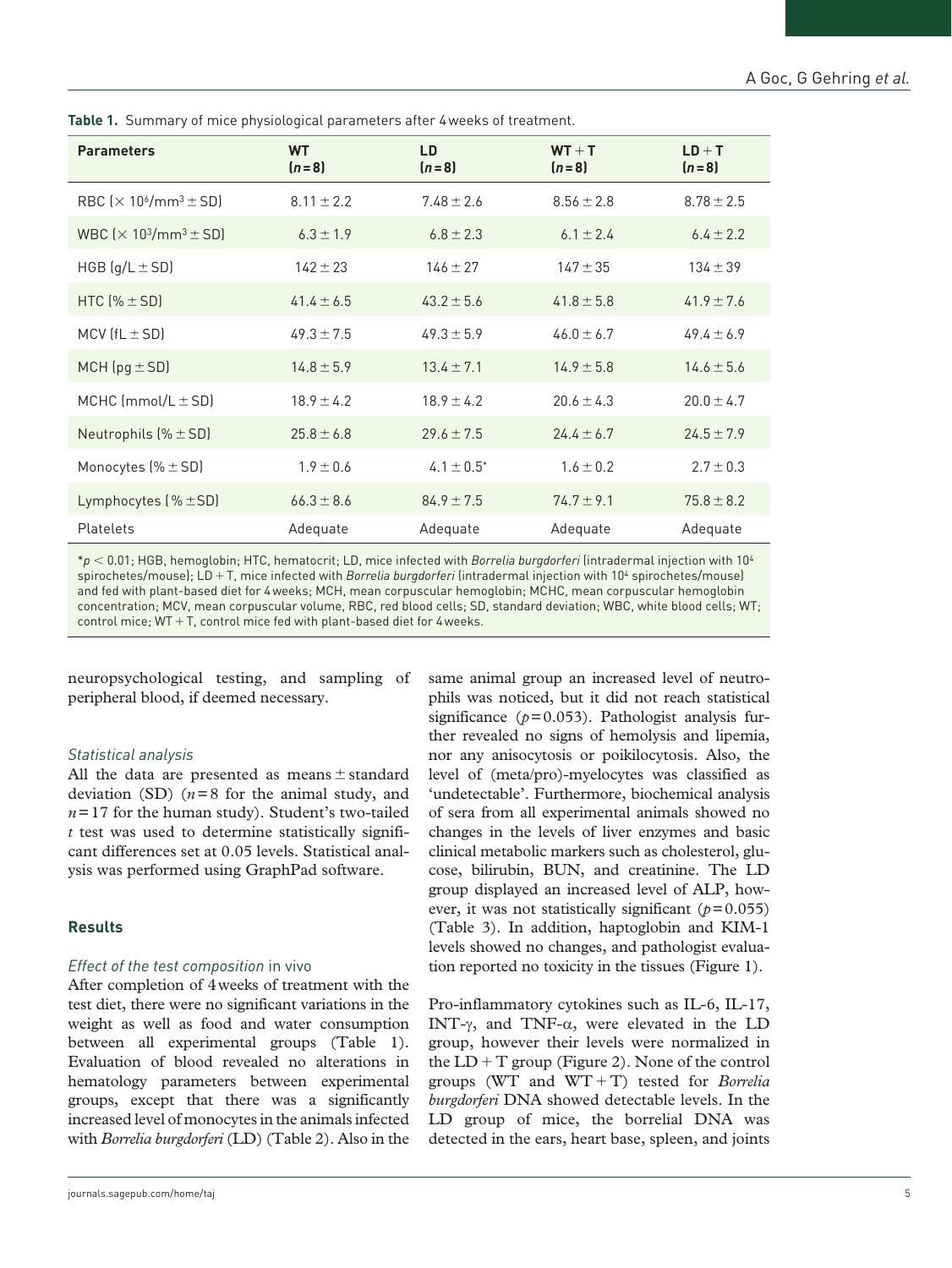| <b>Parameters</b>             | WT<br>$[n=8]$  | LD<br>$(n=8)$ | $WT + T$<br>$(n=8)$ | $LD + T$<br>$(n=8)$ |
|-------------------------------|----------------|---------------|---------------------|---------------------|
| Weight (g/mouse $\pm$ SD)     | $25.3 \pm 3.1$ | $24.3 + 2.9$  | $25.2 + 3.1$        | $25.1 + 3.1$        |
| Food $(g/mouse/day \pm SD)$   | $3.3 + 0.6$    | $3.2 + 1.1$   | $3.1 + 1.0$         | $3.4 + 0.8$         |
| Water $[ml/mouse/day \pm SD]$ | $2.4 + 0.3$    | $2.6 + 0.7$   | $2.8 + 0.8$         | $2.5 + 0.4$         |

**Table 2.** Basic and differential blood parameters of mice after 4weeks of treatment.

LD, mice infected with *Borrelia burgdorferi* (intradermal injection with 104 spirochetes/mouse); LD+T, mice infected with *Borrelia burgdorferi* (intradermal injection with 104 spirochetes/mouse) and fed with plant-based diet for 4weeks; SD, standard deviation; WT, control mice; WT+T, control mice fed with plant-based diet for 4weeks.

| <b>Parameters</b>             | <b>WT</b><br>$(n=8)$ | LD<br>$(n=8)$    | $WT + T$<br>$(n = 8)$ | $LD + T$<br>$(n=8)$ |
|-------------------------------|----------------------|------------------|-----------------------|---------------------|
| ALP $(U/L \pm SD)$            | $83.1 \pm 8.7$       | $100.9 \pm 7.6$  | $89.1 \pm 7.3$        | $70.9 \pm 7.9$      |
| ALT $(U/L \pm SD)$            | $40.3 \pm 5.5$       | $35.7 \pm 4.9$   | $31.3 \pm 5.9$        | $36.9 \pm 7.6$      |
| AST $(U/L \pm SD)$            | $182.5 \pm 10.2$     | $257.8 \pm 14.3$ | $162.7 \pm 11.5$      | $141.9 \pm 9.9$     |
| GGT (U/L)                     | $<$ 3                | $<$ 3            | $<$ 3                 | $<$ 3               |
| Total bilirubin (µmol/L)      | < 3.4                | < 3.4            | < 3.4                 | < 3.4               |
| Cholesterol $(mmol/L \pm SD)$ | $3.8 \pm 0.3$        | $3.8 \pm 0.3$    | $3.9 \pm 0.3$         | $3.3 \pm 0.2$       |
| Glucose (mmol/L $\pm$ SD)     | $6.3 \pm 0.6$        | $6.5 \pm 0.8$    | $5.9 \pm 0.7$         | $5.8 \pm 0.8$       |
| $BUN (mmol/L \pm SD)$         | $8.6 \pm 1.1$        | $8.2 \pm 0.8$    | $7.9 \pm 0.9$         | $9.5 \pm 1.1$       |
| Creatinine (µmol/L)           | $<$ 26.5             | $<$ 26.5         | $<$ 26.5              | $<$ 26.5            |

ALP, alkaline phosphatase; ALT, alanine aminotransferase; AST, aspartate aminotransferase; BUN, blood urea nitrogen; GGT, gamma-glutamyl transferase; LD, mice infected with *Borrelia burgdorferi* (intradermal injection with 104 spirochetes/ mouse); LD+T, mice infected with *Borrelia burgdorferi* (intradermal injection with 10<sup>4</sup> spirochetes/mouse) and fed with plant-based diet for 4weeks; SD, standard deviation; WT, control mice; WT + T, control mice fed with plant-based diet for 4weeks.



**Figure 1.** Levels of haptoglobin (a) and KIM-1 (b) in mice sera after completion of 4weeks of treatment. *n*=8. KIM-1, kidney injury molecule-1; LD, mice infected with *Borrelia burgdorferi* (intradermal injection with 10<sup>4</sup> spirochetes/ mouse); LD+T, mice infected with *Borrelia burgdorferi* (intradermal injection with 10<sup>4</sup> spirochetes/mouse) and fed with plant-based diet for 4weeks; WT, control mice; WT + T, control mice fed with plant-based diet for 4weeks.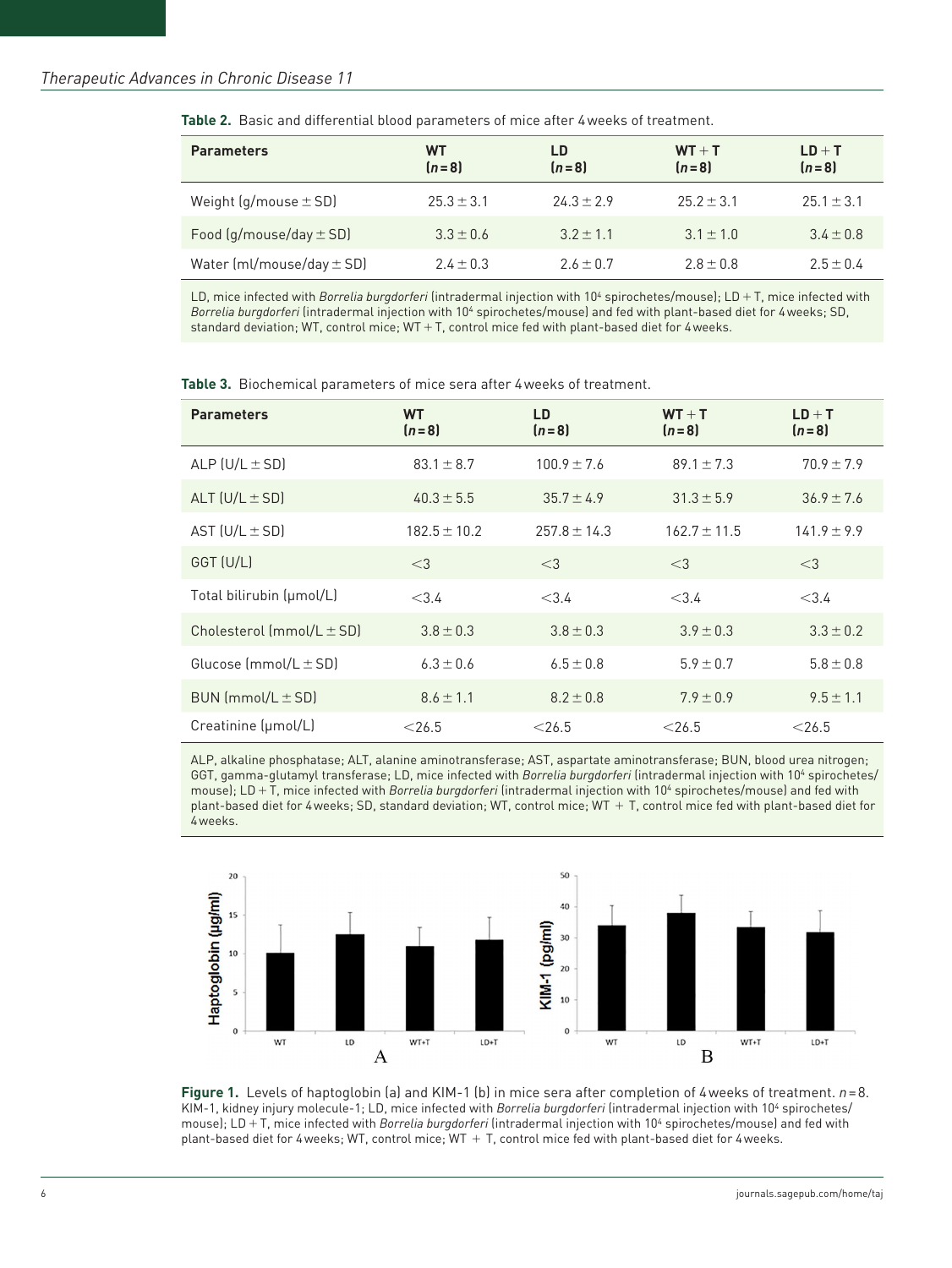

**Figure 2.** OD readings of mice serum cytokines after completion of the 4-week treatment.  $n=8$ ,  $p<0.001$ . IL, interleukin; INT-γ, interferon gamma; LD, mice intradermally infected with 104 spirochetes/mouse and not fed with plant-based diet;  $LD+T$ , mice infected intradermally with 104 spirochetes/mouse and fed for 4 weeks with plant-based diet; OD, optical density; TNF- $\alpha$ , tumor necrosis factor alpha; WT, mice not infected and not fed with plant-based diet;  $WT+T$ , mice not infected and fed for 4weeks with plant-based diet.

of all mice. In the  $LD + T$  group borrelial DNA was found only in the joints of 2/8 animals (25%) and at a significantly decreased level compared with the LD group (Table 4 and Figure 3). Results were confirmed by an independent qPCR examination performed by a certified outside laboratory. Immunohistochemistry analysis supported by the pathological evaluation revealed no signs of apoptosis in the liver and kidneys of animals in any of the experimental groups (Figure 4). However, a noticeable increase in staining with anti-F4/80 antibodies was detected in the joints of mice in the LD group, as well as in two animals from the  $LD+T$  group in which borrelial DNA was detected, although at markedly reduced intensity (Figure 5).

# *Effect of the test composition in human subject*

Evaluation of the dietary supplementation with the six plant-based agents in 17 patients affected by LD revealed that three (3/17) patients became completely symptom-free after 6months. The patients reported physical and psychological improvements of their symptoms and were able to resume working. Eight patients (8/17) also experienced significant physical and psychological improvement and were able to work again; however, further evaluation was scheduled to follow up on whether the improvements would change after discontinuation of the treatment. Two patients (2/17) experienced only slight improvements, while four patients (4/17) showed no **Table 4.** Comparison of culture and *flaB* DNA qPCR for individual infected mice tissue samples collected after 4weeks of treatment.

| LD<br>culture*       | Ear               | Spleen Joints<br><b>Heart</b><br>base |                          |                          |  |
|----------------------|-------------------|---------------------------------------|--------------------------|--------------------------|--|
|                      | LD<br>qPCR        |                                       |                          |                          |  |
|                      | $\! + \!$         |                                       |                          |                          |  |
|                      | $\! + \!\!\!\!$   |                                       |                          |                          |  |
| $^{+}$               | $\qquad \qquad +$ | $^{+}$                                | $\boldsymbol{+}$         | $^{+}$                   |  |
| $\qquad \qquad +$    | $\boldsymbol{+}$  | $\boldsymbol{+}$                      | $\boldsymbol{+}$         | $^{+}$                   |  |
| $\! + \!$            | $\! + \!$         | $\! + \!$                             | $\! + \!$                | $^{+}$                   |  |
|                      |                   |                                       | $\boldsymbol{+}$         |                          |  |
| $^{+}$               | $^{+}$            | $\! + \!$                             | $^{+}$                   | $^{+}$                   |  |
| $\qquad \qquad +$    | $\qquad \qquad +$ | $\boldsymbol{+}$                      | $\boldsymbol{+}$         | $^{+}$                   |  |
| $LD + T$<br>culture* | $LD + T$<br>qPCR  |                                       |                          |                          |  |
| $\overline{a}$       | -                 |                                       | <sup>-</sup>             | -                        |  |
|                      |                   |                                       |                          | $^{+}$                   |  |
|                      |                   |                                       |                          |                          |  |
|                      |                   |                                       |                          |                          |  |
|                      | <sup>-</sup>      |                                       | $\overline{\phantom{0}}$ | $\overline{a}$           |  |
|                      |                   |                                       |                          | $\! + \!$                |  |
|                      |                   |                                       |                          | $\overline{a}$           |  |
| -                    |                   |                                       |                          | $\overline{\phantom{0}}$ |  |

qPCR, quantitative polymerase chain reaction; LD, mice infected with *Borrelia burgdorferi* (intradermal injection with  $10^4$  spirochetes/mouse); LD + T, mice infected with *Borrelia burgdorferi* (intradermal injection with 104 spirochetes/mouse) and fed with plant-based diet for 4weeks, *n*=8. \*Culture of ear, heart base, spleen, and joints tissue. (–), *flaB* DNA-negative result in all subjected tissues; (+), *flaB* DNA-positive result in all subjected tissues.

improvement and reported abnormal tiredness, pain in the limbs, headache, and visual disturbances. After discontinuing the supplementation for 2weeks, these symptoms subsided. One of these four patients (1/4) made a new attempt and resumed the supplementation starting with a lower dose of one capsule per day gradually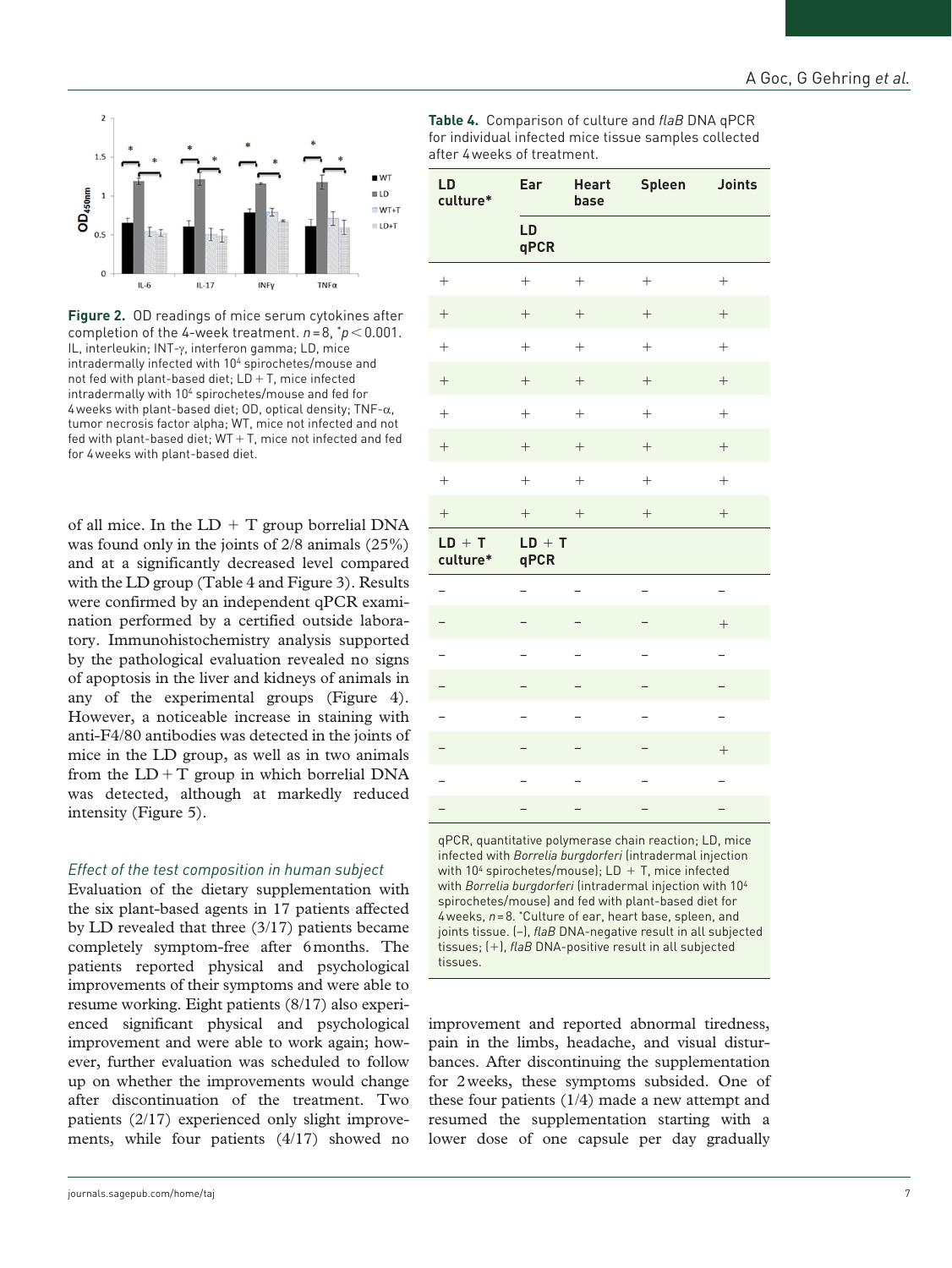increasing to three capsules per day, which resulted in no negative effects observed with a slight improvement in physical condition. Further diagnostics for co-infections often associated with LD as well as neurological issues with a change in therapy approach were necessary for patients with no improvement, and that took place outside of this observation study (Table 5).



**Figure 3.** Estimation of spirochete burden by quantitative polymerase chain reaction in mice per mg of tissue after completion of 4weeks of treatment.  $n=8$ ,  $\#p$  < 0.05 compared with LD group.  $C_T$  values <40 were considered positive.

LD, mice infected intradermally with 10<sup>4</sup> spirochetes/mouse and not fed with plant-based diet;  $LD+T$ , mice infected intradermally with 104 spirochetes/mouse and fed for 4weeks with plant-based diet.

#### **Discussion**

Here we demonstrated the results from animal and human observational studies after the application of the test composition consisting of six compounds such as baicalein, luteolin, rosmarinic acid, monolaurin, 10-HAD, and kelp/iodine. The present research extends the findings from our previous study demonstrating significant *in vitro* efficacy of this composition against pleomorphic forms of *Borrelia burgdorferi* s.s. and *B. garinii*.17 We found there that the effect of this combination was comparable to *in vitro* effectiveness of the triple combination of antibiotics (i.e. doxycycline with daptomycin and cefoperazone), and it demonstrated anti-oxidative and anti-inflammatory effects at the same time.17,24 Results from the animal study concurred with observations on human subjects demonstrating the general safety of this composition when applied in a diet. They revealed no significant changes in basic and differential hematology. Only the infected, but not treated mice (LD group), had an increased level of monocytes and borderline elevated neutrophils, however, these parameters were normalized in animals infected and fed with the test composition  $(LD+T)$ . Also clinical physiological and biochemical parameters in sera of the experimental groups of animals showed no significant variability.



**Figure 4.** Representative images of AC3 detection in mouse kidney and liver tissues by immunohistochemistry using rabbit polyclonal antibody. Magnifications  $4\times$ , 10 $\times$  for inserts;  $[-]$  negative and  $[+]$  positive control of mouse tumor.

AC3, active caspase-3; H&E, hematoxylin and eosin staining; LD, mice infected intradermally with 104 spirochetes/mouse and not fed with plant-based diet; LD+T, mice infected intradermally with 10<sup>4</sup> spirochetes/mouse and fed for 4weeks with plant-based diet; WT, mice not infected and not fed with plant-based diet; WT+T, mice not infected and fed for 4weeks with plant-based diet.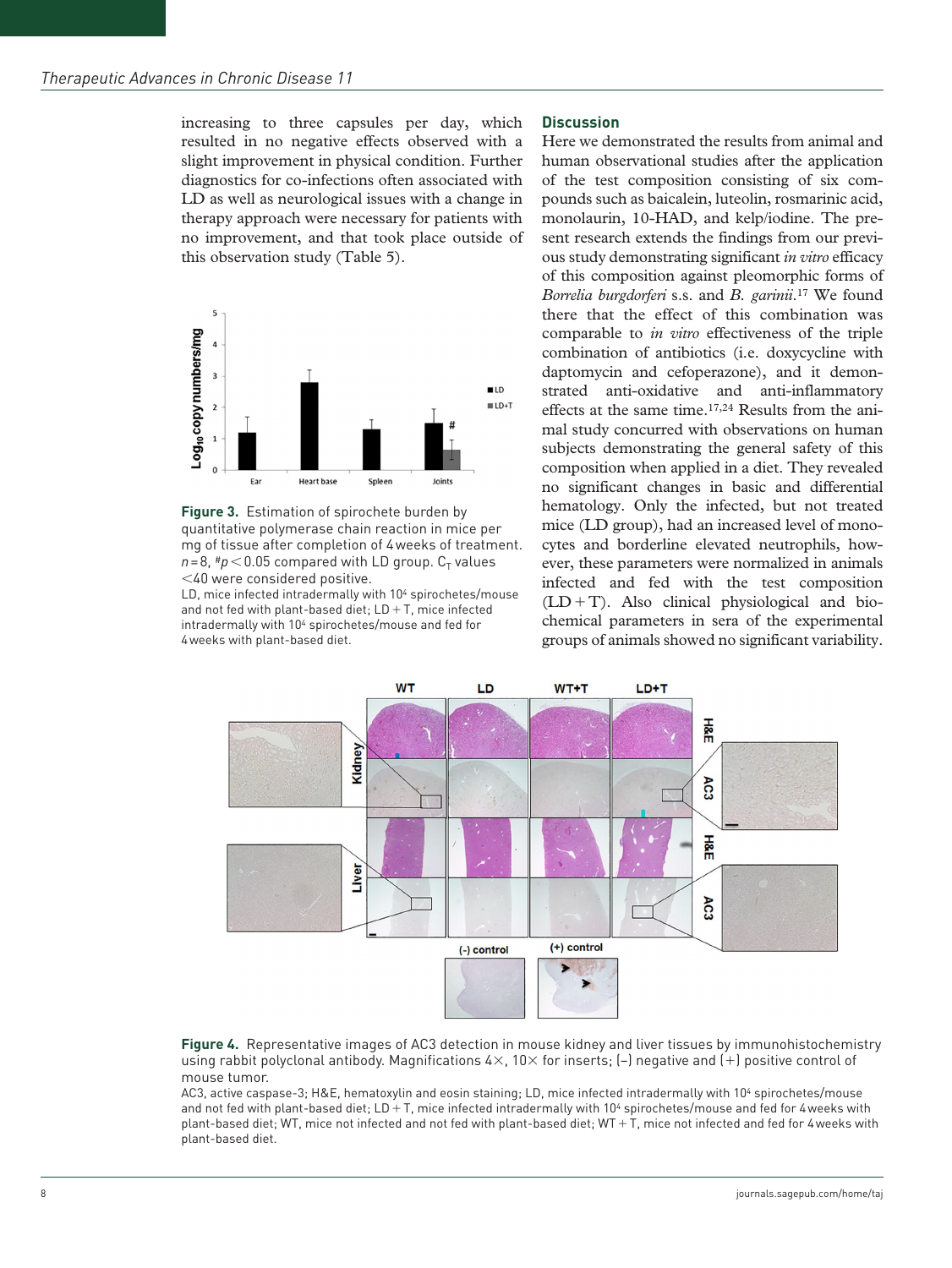

**Figure 5.** Representative images of anti-F4/80 antibody detection in mice joints tissues by immunohistochemistry using rabbit polyclonal antibody. Magnifications 4×, 10× for inserts; (–) negative and (+) positive control of mouse bone.

H&E, hematoxylin and eosin staining; LD, mice intradermally with 104 spirochetes/mouse and not fed with plant-based diet; LD + T1, mouse no. 2 infected intradermally with 10<sup>4</sup> spirochetes/mouse and fed for 4 weeks with plant-based diet with increased staining with anti-F4/80; LD+T2, mouse no. 1 infected intradermally with 10<sup>4</sup> spirochetes/mouse and fed for 4weeks with plant-based diet with no increased staining with anti-F4/80.

| No.<br>patient | <b>MS</b> | <b>SS</b> | PSY/<br><b>US</b> | <b>No</b><br>improvement | <b>Slight</b><br>improvement | <b>Marked</b><br>improvement | <b>Complete</b><br>improvement |
|----------------|-----------|-----------|-------------------|--------------------------|------------------------------|------------------------------|--------------------------------|
| 1              | $++++$    | $++++$    | $^{+}$            |                          | $\mathsf X$                  |                              | $\overline{\phantom{m}}$       |
| $\overline{2}$ | $+++$     | $++++$    |                   | $\mathsf X$              | $\overline{\phantom{a}}$     |                              |                                |
| $\sqrt{3}$     |           | $^{+}$    | $+++$             | -                        | $\qquad \qquad -$            | $\qquad \qquad -$            | X                              |
| 4              | $+++$     | $+$       | $+++$             | <u>—</u>                 | $\mathsf X$                  |                              |                                |
| 5              | $++$      | $++$      | $++$              | —                        | $\overline{\phantom{m}}$     | X                            |                                |
| 6              | $+++$     | $++++$    | $++$              | $\mathsf X$              |                              |                              |                                |
| 7              | $+++$     | $+++$     | $++$              | $\mathsf X$              | $\overline{\phantom{m}}$     | $\overline{\phantom{m}}$     |                                |
| $\,8\,$        | $^{+}$    | $+$       | $+++$             | $\qquad \qquad -$        |                              | $\mathsf{X}$                 | $\qquad \qquad$                |
| 9              | $++++$    | $++$      | $^{+}$            | $\mathsf X$              | $\overline{\phantom{0}}$     |                              |                                |
| 10             | $+++$     | $+++$     | $++$              |                          | $\overline{\phantom{a}}$     | $\overline{\phantom{m}}$     | $\mathsf{X}$                   |

**Table 5.** Summary of the observational study of 17 patients with late or chronic LD after 6months of supplementation with the test composition.

 *(Continued)*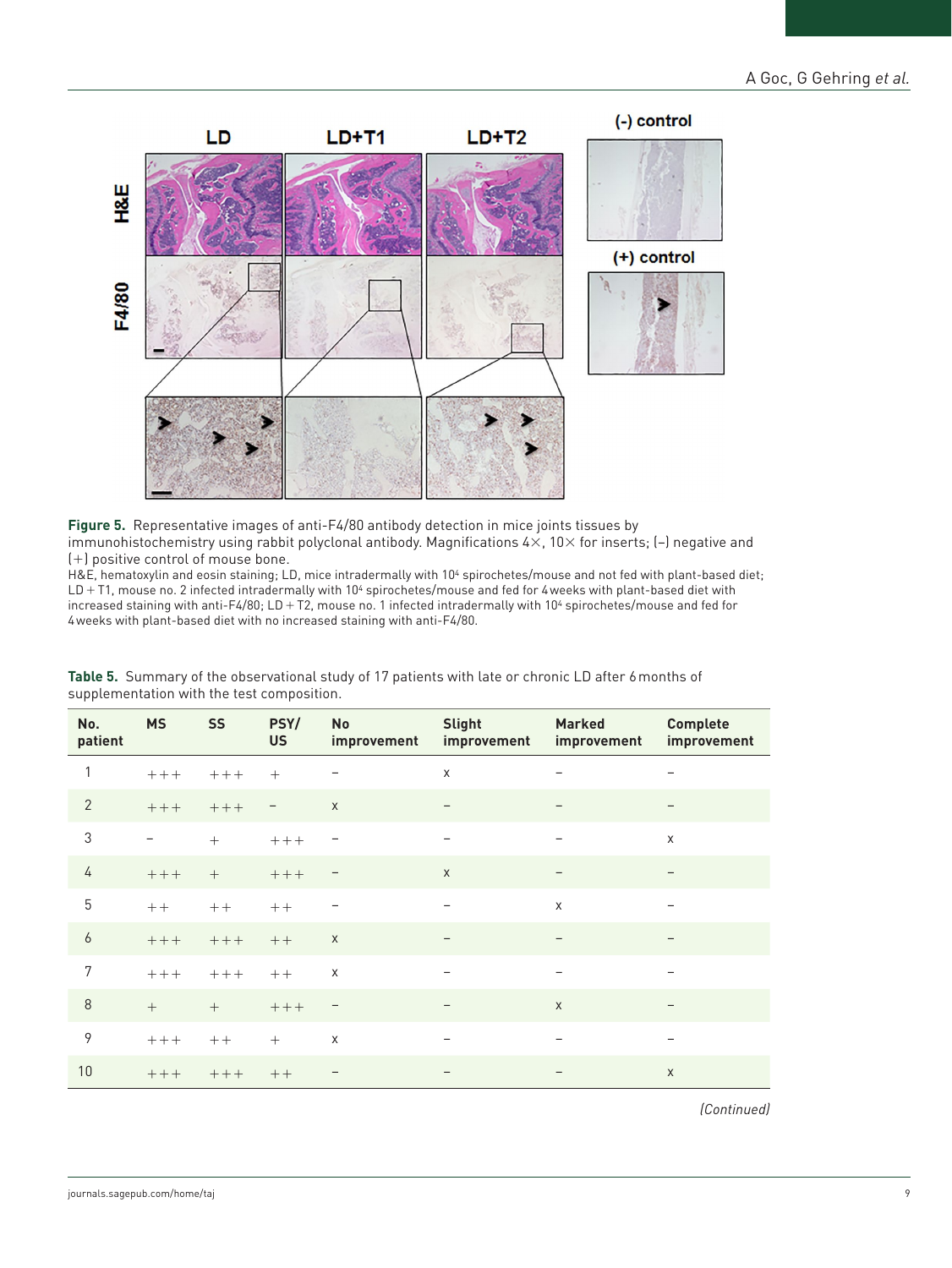| No.<br>patient | <b>MS</b> | <b>SS</b> | PSY/<br><b>US</b> | <b>No</b><br>improvement | <b>Slight</b><br>improvement | <b>Marked</b><br>improvement | <b>Complete</b><br>improvement |
|----------------|-----------|-----------|-------------------|--------------------------|------------------------------|------------------------------|--------------------------------|
| 11             | $+++$     | $++$      |                   |                          | $\overline{\phantom{m}}$     | $\overline{\phantom{m}}$     | X                              |
| 12             | $+++$     | $^{+}$    | $+++$             | $\overline{\phantom{0}}$ |                              | $\mathsf{X}$                 |                                |
| 13             | $+++$     | $++$      | $^{+}$            |                          |                              | $\mathsf{X}$                 |                                |
| 14             | $+++$     | $+++$     | $++$              |                          |                              | $\mathsf{x}$                 |                                |
| 15             | $+++$     | $+$       | $+$               | $\overline{\phantom{m}}$ | $\overline{\phantom{m}}$     | $\times$                     |                                |
| 16             | $+++$     | <b>—</b>  | $+$               | $\overline{\phantom{m}}$ | $\overline{\phantom{m}}$     | $\mathsf{X}$                 | $\overline{\phantom{m}}$       |
| 17             | $+++$     | $++$      | $+++$             | $\qquad \qquad -$        | $\overline{\phantom{m}}$     | $\times$                     |                                |

#### **Table 5.** (Continued)

Score:  $+++$ , severe symptoms, unable to work;  $++$ , less severe symptoms, ability to work not permanently restricted;  $+$ , intermittent slight symptoms.

LD, Lyme disease; MS, main symptoms: lack of energy/tiredness/low stamina/fatigue/ musculoskeletal pain/forgetfulness/ concentration disorder; PSY/US, psychological symptoms/unusual symptoms: depression/irritability/panic and anxiety attacks/aggression/neuropathies/paralysis; SS, subsidiary symptoms: vertigo/visual disorders/cardiac arrhythmia.

There was an observed increase in inflammatory cytokine levels such as IL-6, IL-17, INT-γ, and TNF- $\alpha$ , in the LD group which corroborates other reports and points to ongoing chronic inflammation and might signal ongoing pathophysiological processes.25 However, the cytokine levels were normalized in the  $LD+T$  group of mice which consumed the test diet. Consumption of the diet enriched with the test composition also did not cause toxic effects in mice tissues since the hepatic and renal injury markers were not elevated in the control (WT+T) and the infected  $(LD+T)$  animals. This was confirmed by activated caspase-3 and pathologist evaluation of the results.

The infected animals (LD group) showed the presence of detectable borrelial DNA in different tissues, which is consistent with previously published data. However, it is worth mentioning that an *in vivo* study published by Pahl *et al.* and others showed that dissemination of *Borrelia burgdorferi* does not proceed evenly and its distribution can vary among tissues of infected animals.26–29 Our qPCR results indicated that very low copy numbers of spirochetal DNA were present in the joint tissues from two infected mice fed with the test diet; however, they could not be cultured and were significantly decreased compared with the LD group. The issue of detection of noncultivable *Borrelia burgdorferi* after antibiotic treatment *in vitro* and *in vivo* is not new and was reported previously.30,31 Interestingly, an increased level of F4/80 marker in the joint tissue was found in the same two mice, although, likewise, at a visibly reduced level compared with the LD group. These results cannot exclude the possibility that spirochetes could retain a low level of infectivity and be a cause of inflammation, but their ability to replicate was altered. Potentially, the retained ability to express borrelial lipoproteins could contribute, since it has been shown that they can potentiate a plethora of pro-inflammatory responses.32–36 Therefore, the fate of *Borrelia burgdorferi* and its infectivity aspects in the joints needs to be established. However, the presence of enhanced inflammatory areas in the analyzed tissue sections could correspond to the presence of spirochetes in the persistent stage, which should be confirmed by more detailed study. Joint tissue is extracellular matrix (ECM)-rich and, similar to bone, it is difficult to penetrate by antibacterial agents. The reports about the existence of live spirochetes after antibiotic treatment implicating collagen as a key factor of persistence contributing to antibiotic treatment failure have been reported earlier.37–40

Treatment with different FDA-approved antibiotics on small and large mammals also seems to reduce the *Borrelia burgdorferi* burden but fails to clear the infection as also documented by many other research groups.41–50 These *in vivo* reports were further substantiated by clinical trials findings.5,11,12,46,49 It is also worth noting that a declining antibody titer has been observed after antibiotic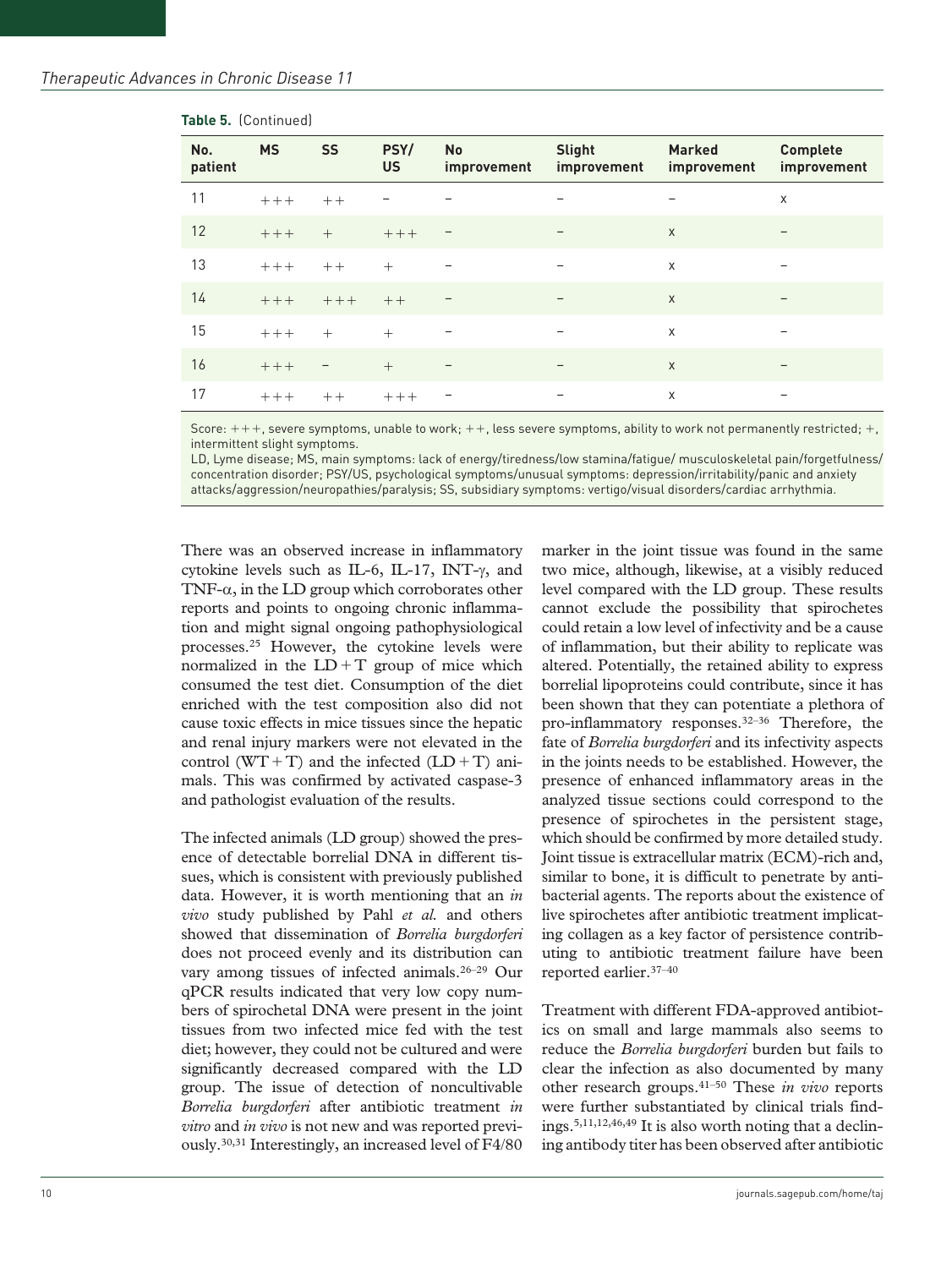treatment, despite the presence of low levels of persisting spirochetes.41,50 However, others reported that after antibiotic therapy in dogs, the antibody titers in some animals remained at constant levels, which would argue for the persistence of the antigenic stimulus rather than complete elimination of pathogens.<sup>51</sup>

It is being increasingly accepted that conventional therapy with antibiotics for late and persistent LD brings limited results. Monotherapy especially has minimal long-term success and, although it is still used there has been no solid evidence documenting its efficacy in late and persistent stages of LD to date.5,11,12 Our previously published *in vitro* results showed that a composition of baicalein, luteolin, rosmarinic acid, monolaurin, 10-HAD, and iodine at their 1/8 minimum inhibitory concentration (MIC) values has significant synergistic effect against *Borrelia* spp. This composition revealed anti-oxidative properties affecting the membrane of *Borrelia* but not its DNA. We also noticed its inhibitory effect on the release of IL-1 $\alpha$ , IL-1β, and IL-6 by human CD14<sup>+</sup> monocytes stimulated with live *Borrelia* sp.17 To validate these results we performed a small observational study limited, however, to number of patients and clinical and laboratory evaluations. In our pilot study of 17 patients with LD who had previously undergone several rounds of antibiotic treatment but whose health had not improved after the finished therapy, a 6-month intake of a specific combination of phenolic compounds with fatty acids and kelp/iodine improved the health conditions of 64.7% of the patients allowing them to conduct their normal daily activities and resume working. Nonetheless, observed results, although encouraging, need to be further confirmed in a larger double-blind controlled clinical study to ensure that patients improved health conditions are also significant and consistent in a larger population of patients with late or chronic LD, and substantiated by more in-depth clinical evaluation. Only then, may a more confident conclusion about the efficacy of this composition in humans be drawn. Perhaps further health benefits may be observed with an increased dosage and longer time of intake of the composition. However, as the study indicated the dose adjustment should be made gradually. This study also revealed that those patients with little or no improvement should be subjected to further diagnosis for accompanying infections and neurologic dysfunction to exclude the lack of response as the reason.

In summary, this study documented the efficacy of the oral intake of a composition composed of six biologically active plant-derived agents in an animal model of LD and volunteer patients with late or chronic LD. Further studies investigating their efficacy as an adjunct to antibiotic treatment, and as well as in a larger controlled clinical setting, seems to be reasonable and merits further study. Also, it should be mentioned that the natural compounds used in our *in vivo* study reached 90–95% purity, although additional testing performed by us showed similar or even greater purity and lack of antibiotics and anti-inflammatory agents relevant in LD treatment. However, the presence of small amounts of residues could be influential and in a limited way affect experimental outcomes.

## **Acknowledgements**

The authors thank Cathy Flowers and Waldemar Sumera for valuable input during preparation of the manuscript.

## **Author contributions**

AG conceived, designed, and performed the *in vivo* experiments, analyzed data, wrote the paper and had primary responsibility for final content; GG and HB designed and performed the human study, validated and had primary responsibility for final content; AN and MR validated, wrote the paper, and had primary responsibility for final content. All authors read and approved the final manuscript.

# **Funding**

The authors disclosed receipt of the following financial support for the research, authorship, and/or publication of this article: Funds were provided by the nonprofit Dr. Rath Health Foundation, a separate entity from the Dr. Rath Research Institute BV.

# **Conflict of interest statement**

AN is a member of the Dr. Rath Health Foundation and receives no revenues from it. The founding sponsors had no role in the study design, performance, data collection and analysis, decision to publish, or preparation/writing of the manuscript. No conflict of interest is declared.

# **ORCID iD**

Anna Goc  $\Box$  [https://orcid.org/0000-0001-8736](https://orcid.org/0000-0001-8736-2941) [-2941](https://orcid.org/0000-0001-8736-2941)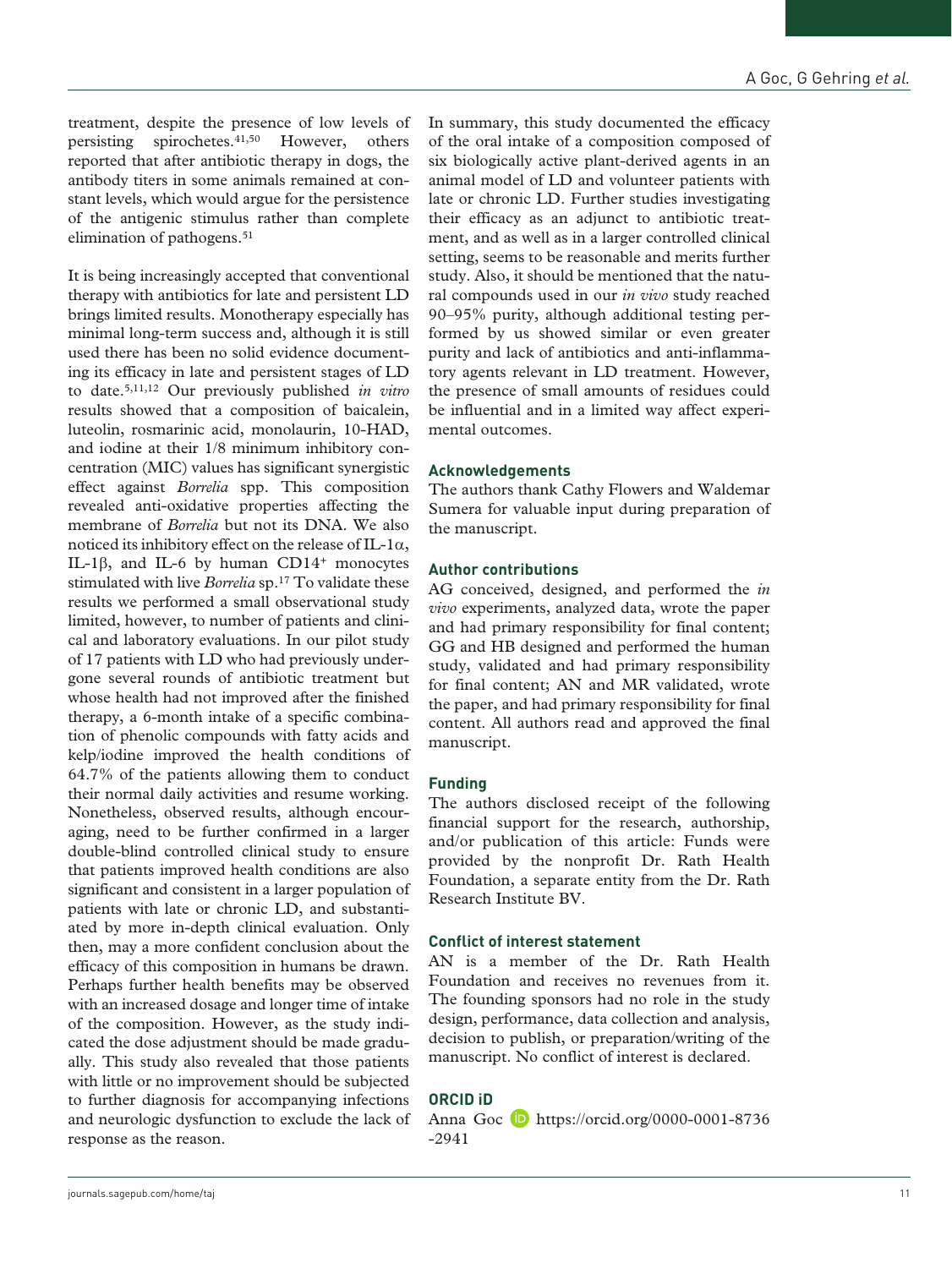## **Supplemental material**

Supplemental material for this article is available online.

#### **References**

- 1. Shapiro ED. Lyme disease. *N Engl J Med* 2014; 370: 1724–1731.
- 2. Stricker RB and Johnson L. Lyme disease: the next decade. *Infect Drug Resist* 2011; 4: 1–9.
- 3. Anderson JF, Magnarelli LA, Burgdorfer W*, et al*. Spirochetes in *Ixodes dammini* and mammals from Connecticut. *Am J Trop Med Hyg* 1983; 32: 818–824.
- 4. Dryden MW and Hodgkins E. Vector-borne diseases in pets: the stealth health threat. *Compend Contin Educ Vet* 2010; 32: E1–E4.
- 5. Centers for Disease Control and Prevention. Lyme disease website,<http://www.cdc.gov/lyme/>. (2014, accessed 13 September 2014)
- 6. Robinson S. Lyme disease in Maine: a comparison of NEDSS surveillance data and Maine health data organization hospital discharge data. *Online J Public Health Inform* 2014; 5: e231.
- 7. Strle F, Wormser GP, Mead P*, et al*. Gender disparity between cutaneous and non-cutaneous manifestations of Lyme borreliosis. *PLoS One* 2013; 8: e64110.
- 8. Murray TS and Shapiro ED. Lyme disease. *Clin Lab Med* 2010; 30: 311–328.
- 9. Arvikar SA and Steere AC. Diagnosis and treatment of Lyme arthritis. *Infect Dis Clin North Am* 2015; 29: 269–280.
- 10. Steere AC, Sikand VK, Schoen RT*, et al*. Asymptomatic infection with *Borrelia burgdorferi. Clin Infec Dis* 2003; 37: 528–532.
- 11. Klempner MS, Baker PJ, Shapiro ED*, et al*. Treatment trials for post-Lyme disease symptoms revisited. *Am J Med* 2013; 126: 665–669.
- 12. Fallon BA, Keilp JG, Corbera KM*, et al*. A randomized, placebo-controlled trial of repeated IV antibiotic therapy for Lyme encephalopathy. *Neurology* 2008; 70: 992–1003.
- 13. Brorson O and Brorson SH. Grapefruit seed extract is a powerful in vitro agent against motile and cystic forms of *Borrelia burgdorferi* sensu lato. *Infection* 2007; 35: 206–208.
- 14. Goc A, Niedzwiecki A and Rath M. *In vitro* evaluation of antibacterial activity of phytochemicals and micronutrients against

*Borrelia burgdorferi* and *Borrelia garinii. J Appl Microbiol* 2015; 119: 1561–1572.

- 15. Goc A and Rath M. The anti-borreliae efficacy of phytochemicals and micronutrients: an update. *Ther Adv Infec Dis* 2016; 3: 75–82.
- 16. Theophilus PA, Victoria MJ, Socarras KM*, et al*. Effectiveness of *Stevia Rebaudiana* whole leaf extract against the various morphological forms of *Borrelia burgdorferi in vitro. Eur J Microbiol Immunol* 2015; 5: 268–280.
- 17. Goc A, Niedzwiecki A and Rath M. Synergistic anti-borreliae efficacy of a composition of naturally-occurring compounds: an *in vitro* study. *J Nutr Biol* 2019; 5: 350–363.
- 18. Labandeira-Rey M and Skare JT. Decreased infectivity in *Borrelia burgdorferi* strain B31 is associated with loss of linear plasmid 25 or 28-1. *Infect Immun* 2001; 69: 446–455.
- 19. Van Laar TA, Hole C, Rajasekhar Karna SL*, et al*. Statins reduce spirochetal burden and modulate immune responses in the C3H/HeN mouse model of Lyme disease. *Microbes Infect* 2016; 18: 430–435.
- 20. Han WK, Bailly V, Abichandani R*, et al*. Kidney Injury Molecule-1 (KIM-1): a novel biomarker for human renal proximal tubule injury. *Kidney Int* 2002; 62: 237–244.
- 21. Lavrik IN, Golks A and Krammer PH. Caspases: pharmacological manipulation of cell death. *J Clin Invest* 2005; 115: 2665–2672.
- 22. Gordon S, Hamann J, Lin HH*, et al*. F4/80 and the related adhesion-GPCRs. *Eur J Immunol* 2011; 41: 2472–2476.
- 23. Stricker RB and Fesler MC. Chronic Lyme disease: a working case definition. *Am J Infect Dis* 2018; 14: 1–44.
- 24. Feng J, Auwaerter PG and Zhang Y. Drug combinations against *Borrelia burgdorferi* persisters in vitro: eradication achieved by using daptomycin, cefoperazone and doxycycline. *PLoS One* 2015; 10: e0117207.
- 25. Forsberg P, Ernerudh J, Ekerfelt C*, et al*. The outer surface proteins of Lyme disease borrelia spirochetes stimulate T cells to secrete interferongamma (IFN-gamma): diagnostic and pathogenic implications. *Clin Exp Immunol* 1995; 101: 453–460.
- 26. Pahl A, Kühlbrandt U, Brune K*, et al*. Quantitative detection of *Borrelia burgdorferi* by real-time PCR. *J Clin Microbiol* 1999; 37: 1958–1963.